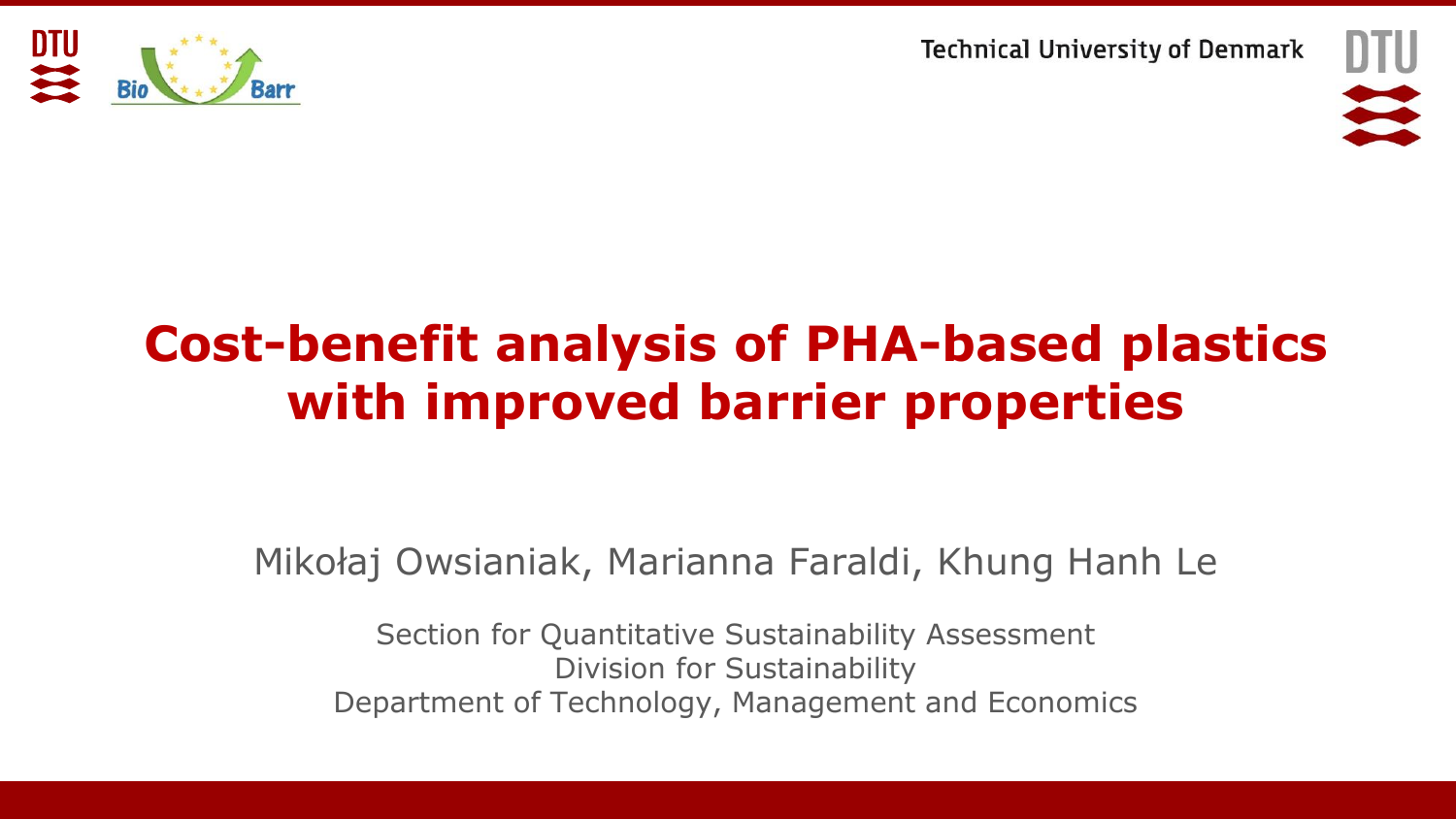

### **Goal**

- To identify economic weak points of the (PHA)-based polymers with improved barrier properties, taking into account costs of externalities
- To estimate magnitude of revenues that is needed to make PHA-based polymers with improved barrier properties a sound investment

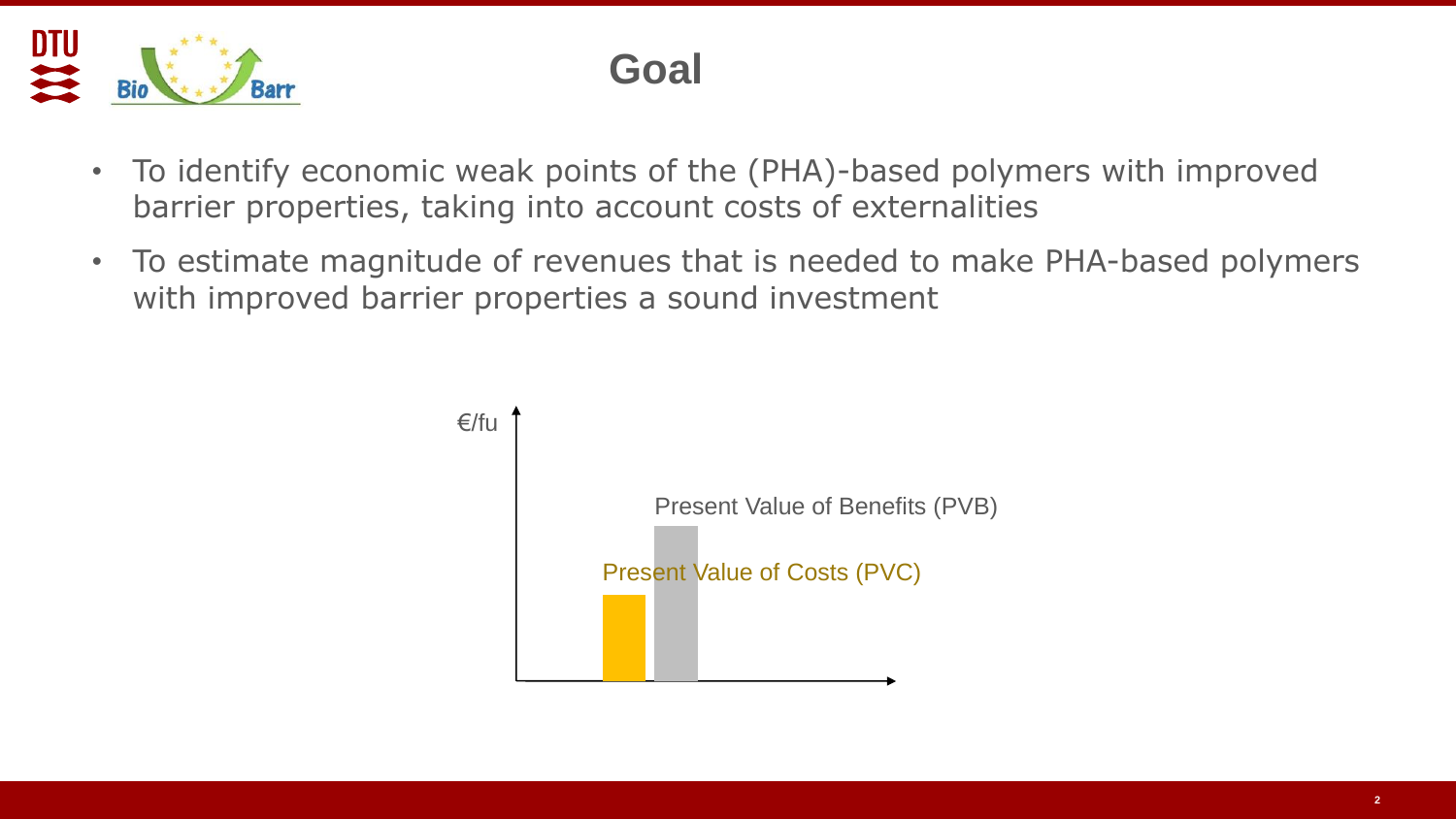

## **Present Value of Costs (PVC)**

#### $PVC = C_{\text{feedback}} + C_{\text{CAPEX}} + C_{\text{OPEX}} + C_{\text{substitution}} + C_{\text{waste}} + C_{\text{externalities}}$

| <b>Cost</b>                           | Source of data                                          | <b>Description</b>                                                                                                                                                                                                                                                                                                   |
|---------------------------------------|---------------------------------------------------------|----------------------------------------------------------------------------------------------------------------------------------------------------------------------------------------------------------------------------------------------------------------------------------------------------------------------|
| $C_{\text{feedback}}$                 | Maravic et. al (2015)                                   | Production of molasses as by-product of sugar from sugar-beet. Costs of four different years (2007,<br>2009, 2010, 2011) are averaged to calculate default cost.                                                                                                                                                     |
| $C_{\text{CAPEX}}$                    | Saavedra del Oso et. al (2021)                          | PHA production cover biomass separation, pretreatment, recovery, separation and purification. Costs of<br>eight different processes (H1, H2, H3, H4, L1, L2, L3, L4) are averaged to calculate default cost.                                                                                                         |
| $C_{\text{OPEX}}$ – PHA production    | Saavedra del Oso et. al (2021)                          | PHA production cover biomass separation, pretreatment, recovery, separation and purification. Costs of<br>eight different processes (H1, H2, H3, H4, L1, L2, L3, L4) are averaged to calculate default cost.                                                                                                         |
| $C_{\text{OPEX}}$ – Pelletizing       | statista (2021)                                         | Assumed to be equal to cost of required electricity. Cost of electricity for industry in Italy for high (>20<br>000 Mwh) and low (500 - 2000 Mwh) consumers are averaged to calculate default cost.                                                                                                                  |
| $C_{\text{OPEX}}$ – Filmmaking        | Roes et. al (2021)                                      | Assumed to be equal to film production of conventional plastic films. Only one value given and used.                                                                                                                                                                                                                 |
| $C_{\text{OPEX}}$ – Functionalization | Biobarr project partners                                | PHA-based films are either functionalized by AI/AIOx metallization or PLA lamination. AI metallization<br>modelled in the default scenario.                                                                                                                                                                          |
| $C_{\text{OPEX}}$ – Printing          | Biobarr project partners, statista (2021)               | Printing costs are composed of ink costs and costs for required electricity for surface treatment,<br>lamination and printing itself. No range is given for ink cost. Cost of electricity for industry in Italy for<br>high (>20 000 MWh) and low (500 - 2000 MWh) consumers are averaged to calculate default cost. |
| $\mathcal{L}_{substitution}$          | Milan Chamber of Commerce (2021), Tran<br>et al. (2021) | Cost of barley grain used for production of animal feed. Average cost of barley grain in 2021 is used as<br>default cost.                                                                                                                                                                                            |
| $C_{\text{waste}}$                    | Gibbs et al. (2014)                                     | PHA-based films are either landfilled and incinerated in Italy, or incinerated in Germany after end-of life.<br>A 50% landfilling and 50% incineration rate in Italy is modelled in the default scenario.                                                                                                            |
| L <sub>externalities</sub>            | LCA, Dong et al. (2019), Weidema et al.<br>(2015)       | Environmental impacts are monetized using ReCiPe 2016, EPS 2015 and LIME 2 LCIA methods. A<br>combination of EPS 2015 and ReCiPe 2016 (scenario A) is used as default.                                                                                                                                               |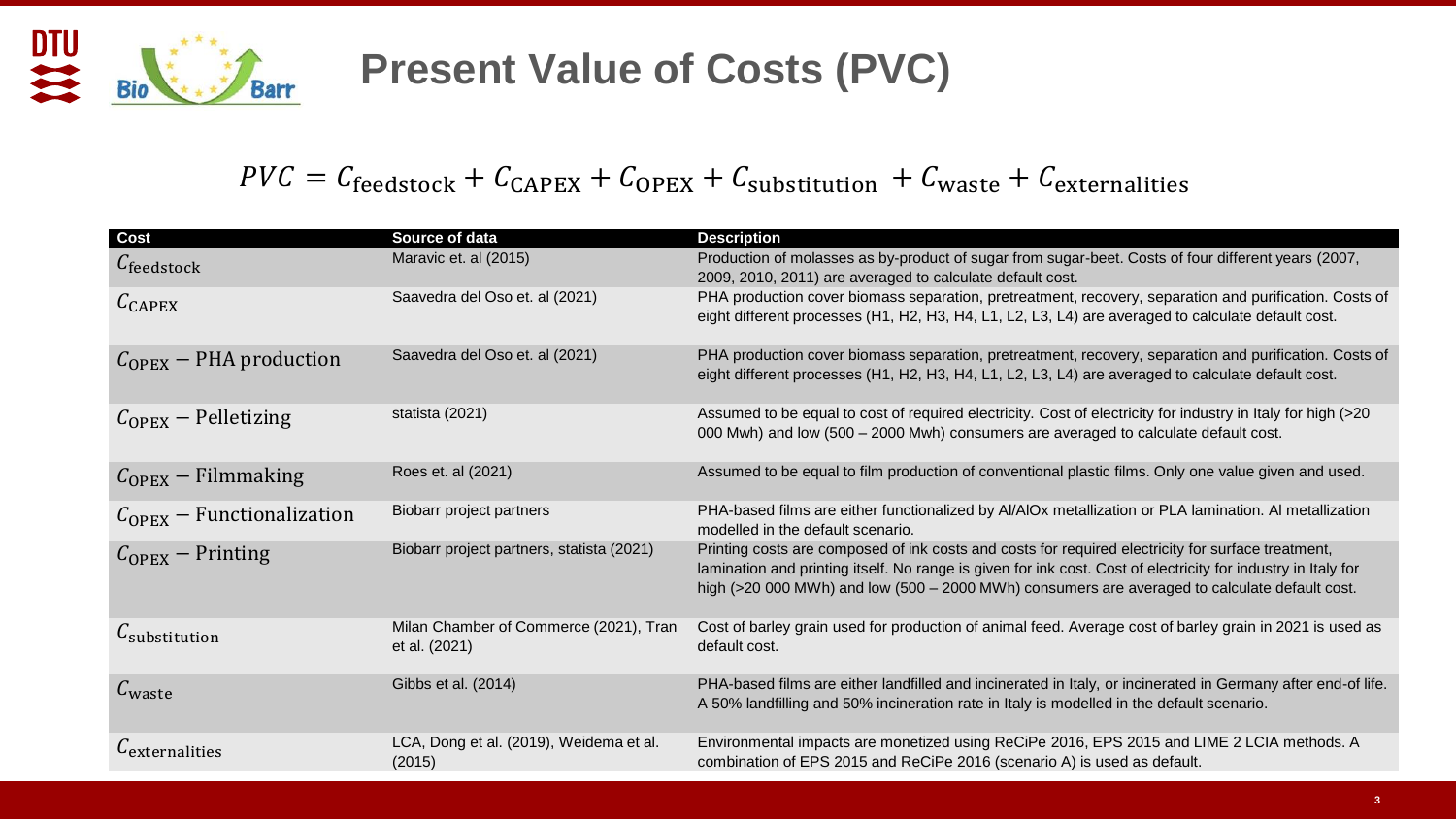

#### **Present Value of Costs (PVC)**

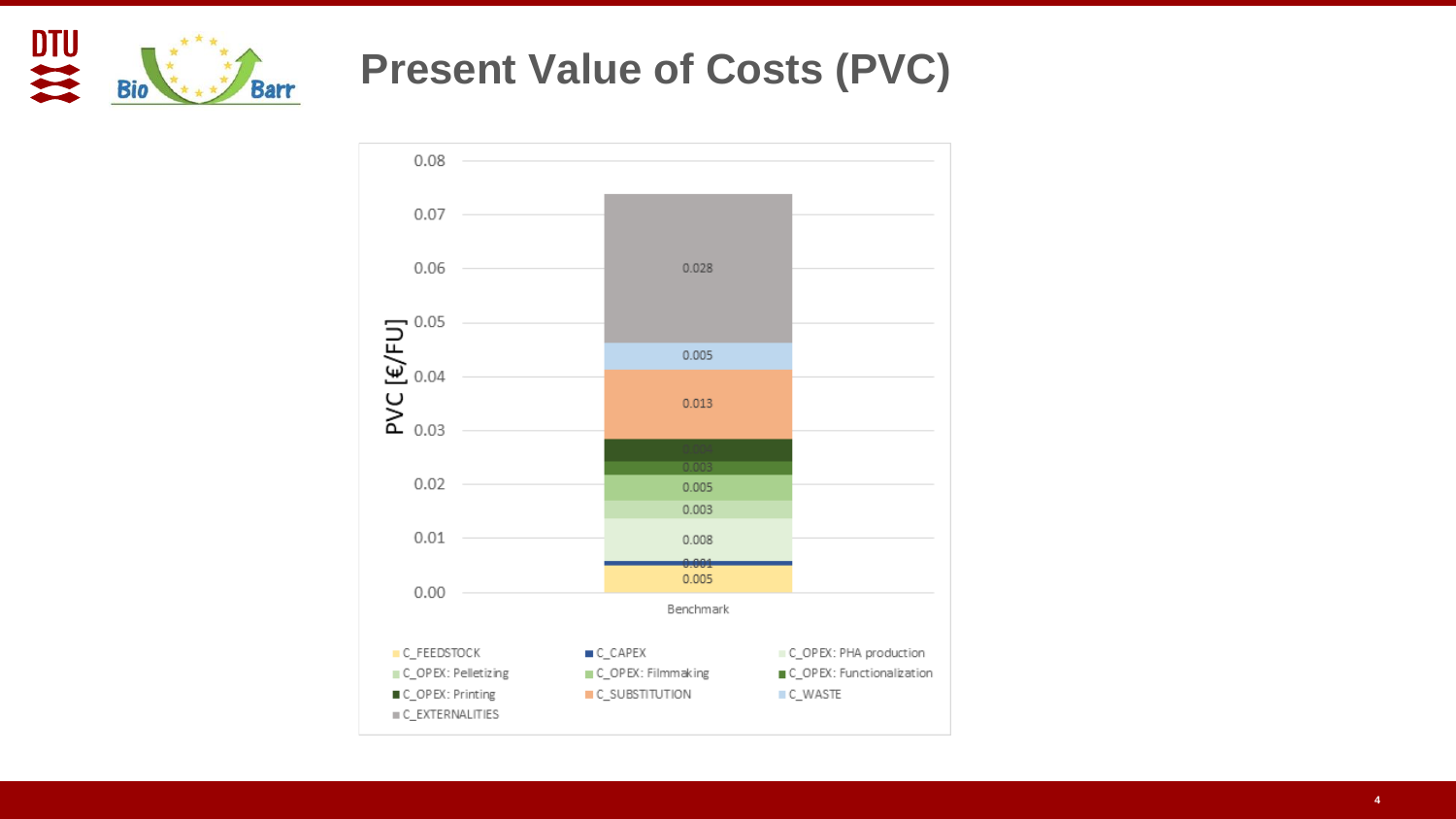

## **Variability and uncertainty in the PVC**

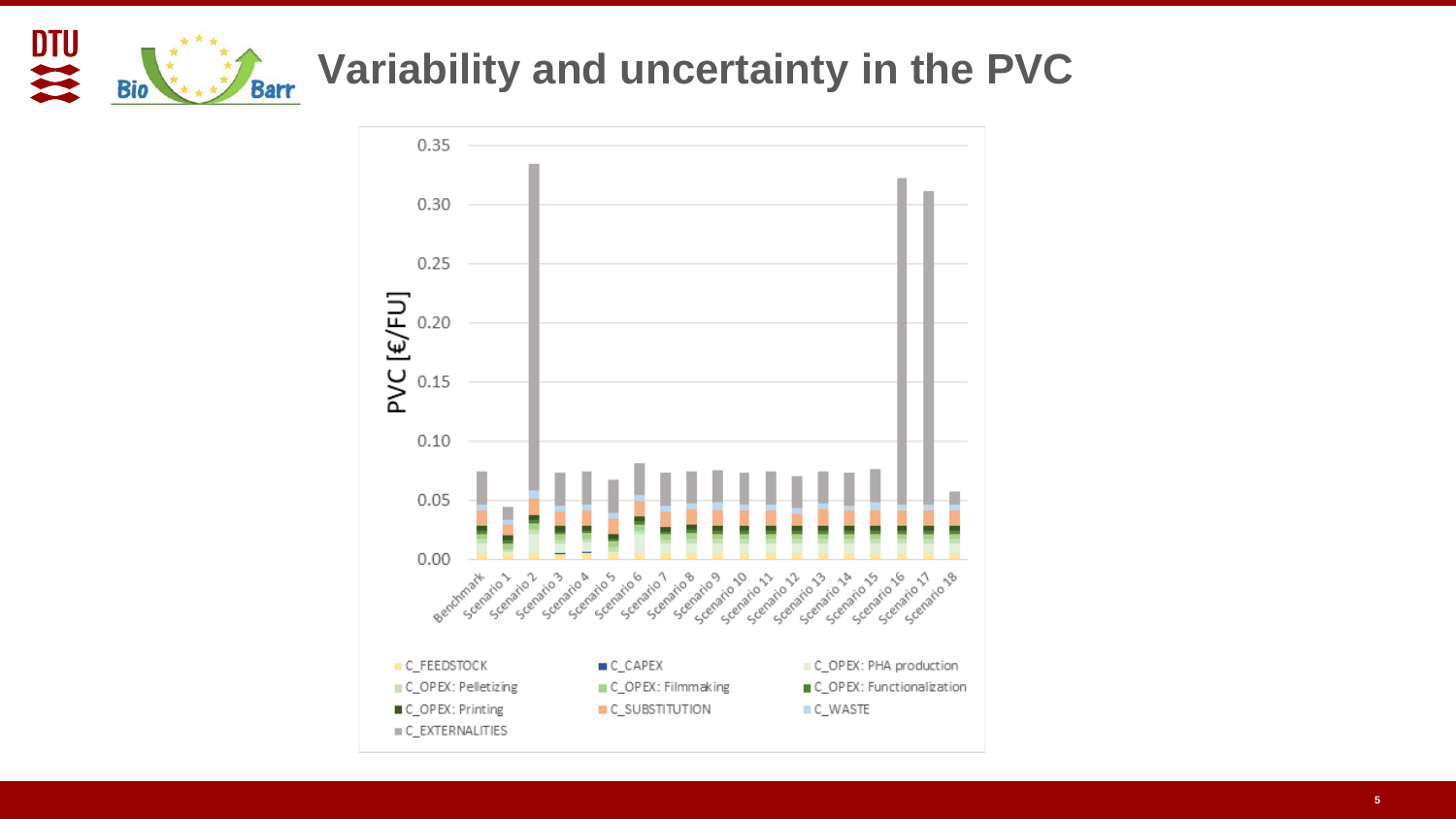

## **Present Value of Benefits (PVB)**

 $PVB = C_{\text{revenue}} + C_{\text{barrier}}$ 

- Benefits from barrier properties challenging to estimate, and hence not modelled
- Revenues from PHA-based polymers with improved barrier properties not known
- We calculated the range of revenues that would make the PHA-based polymers a sound investment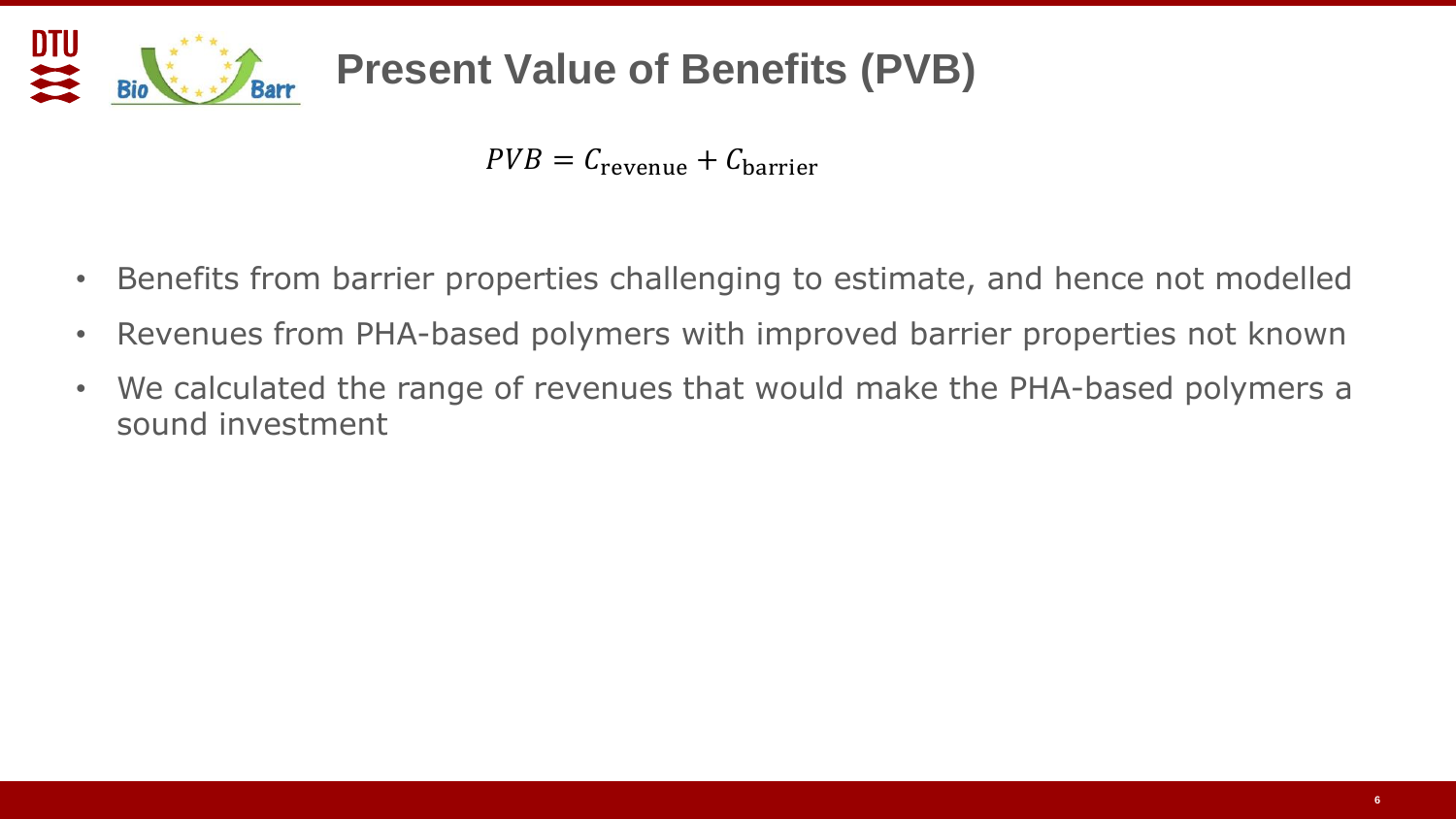

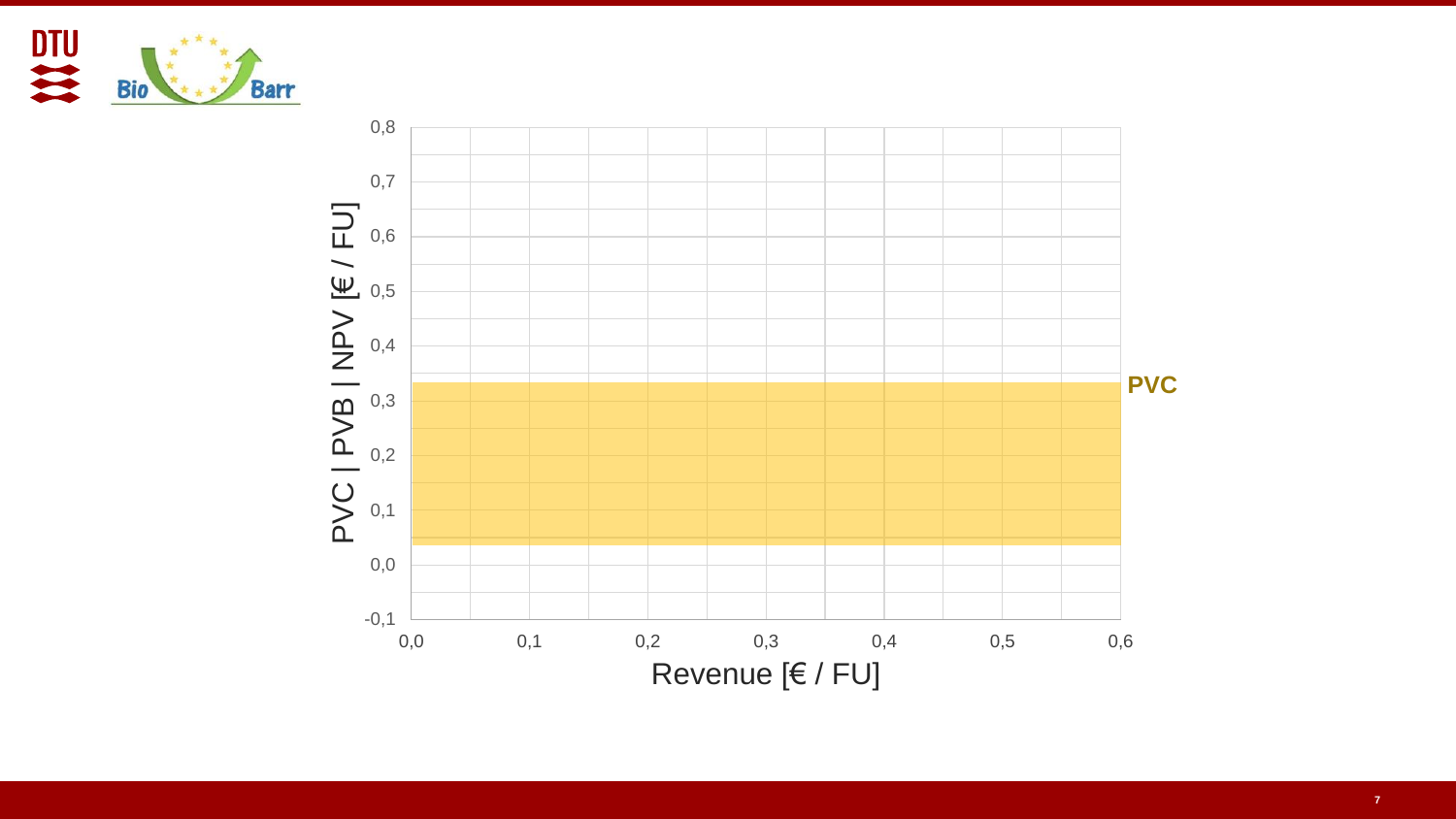

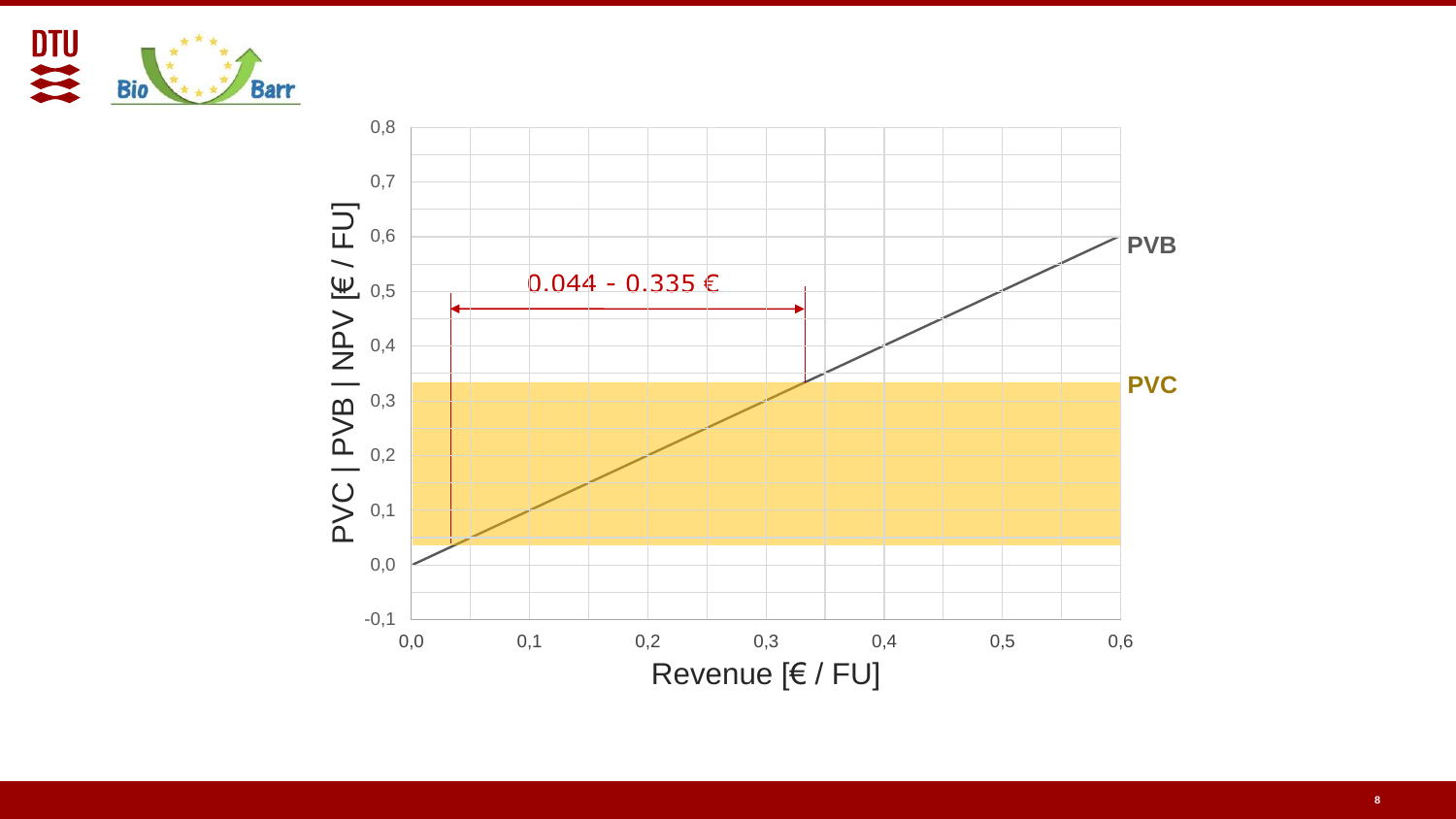

**Net Present Value (NPV)**